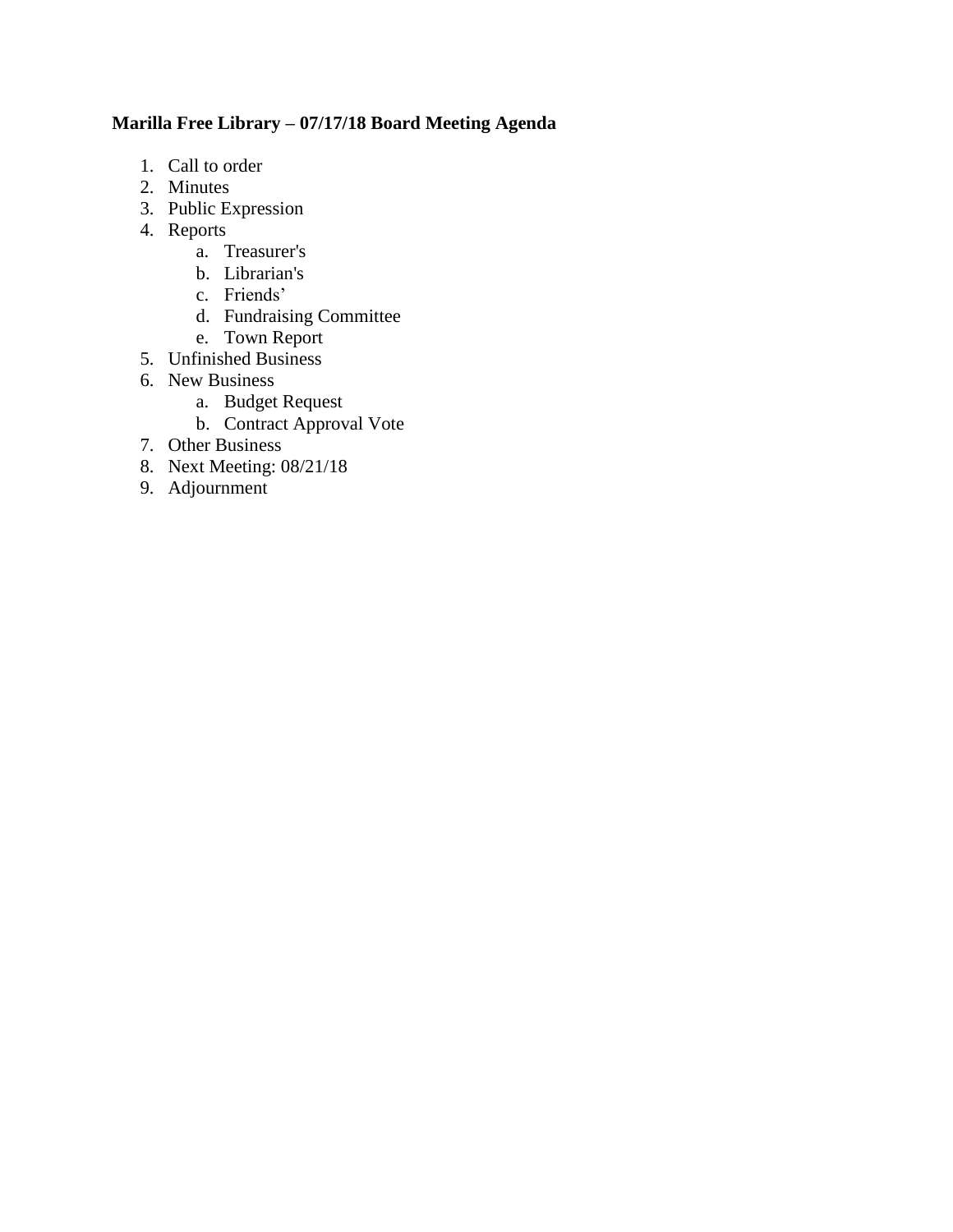## **Marilla Free Library – 07/17/18 Board Meeting Minutes**

- 1. Call to order 6:38pm. *In attendance*: Shannon Thompson, Kristen Matthews, Marsha Wingate, Rachelle Walker, Judy Farmer and Joanne Goellner. *Excused*: Martha Mummery. *Also Present:* Bonnie Waterman (Town liaison)
- 2. Minutes Previous meeting minutes (from May) approved as written. *1 st motion from Judy Farmer, 2nd by Rachelle Walker: all in favor with none opposed.*
- 3. Public Expression No public expression.
- 4. Reports
	- a. Treasurer's *(for full account details including all transactions and balances, see the Treasurer's Report on file at the library)* Marsha updated the board regarding May and June's financials. Reports were reviewed by the board.
	- b. Librarian's Circulation for the library was up by 175 items for June but down for the year by 213. Computer and Laptop use both were up while Wi-Fi usage was down.
		- 1. Stuffed Animal Sleep-Over had to be cancelled and will be rescheduled for Fall. Makerspace had 12 children attend and was successful. Book Club meets again in September.
		- 2. Sight saving materials were ordered using donation funds from the Lion's Club.
		- 3. Shannon presented a receipt from Scholastic for \$91.94 for end of year parry supplies and prizes. *A motion was made to approve payment by Marsha Wingate. Second motion by Joanne Goellner. All in favor with none opposed.*
	- c. Friends'- The book sale will be October  $12<sup>th</sup>$ -14<sup>th</sup>. The Friends will set up on the 11<sup>th</sup>. Books will be accepted until October 1<sup>st</sup>. The group is contemplating a bake sale in conjunction with the book sale. They will also be doing root beer floats at the Sinatra Concert in August.
	- d. Fundraising Committee- Members of the FC and library board volunteered or donated towards Fun Fest as part of the Marilla Carnival. The committee shared the positives about the event as well as areas that could use improvement for the following year if invited back. Topics of discussion included handling volunteers, sponsor letters, and donations.
	- e. Town Report Bonnie reported that the town had an elevator vote and funding was approved.
- 5. Unfinished Business No unfinished business.
- 6. New Business
	- a. Budget Request It was recommended that the library add an hour to the Clerk's position and take an hour from the (currently vacant) Senior Page position.
	- b. Contract Approval Vote (*a copy of the contract & resolution is on file at the library*) The 2018 contract from the Buffalo and Erie County Library was presented to the board for approval. *A motion was made by Judy Farmer to approve the 2018 contract between the Marilla Free Library and Buffalo and Erie County Library. Second motion by Marsha Wingate. 5 ayes/0 noes.*
- 7. Other Business No other business.